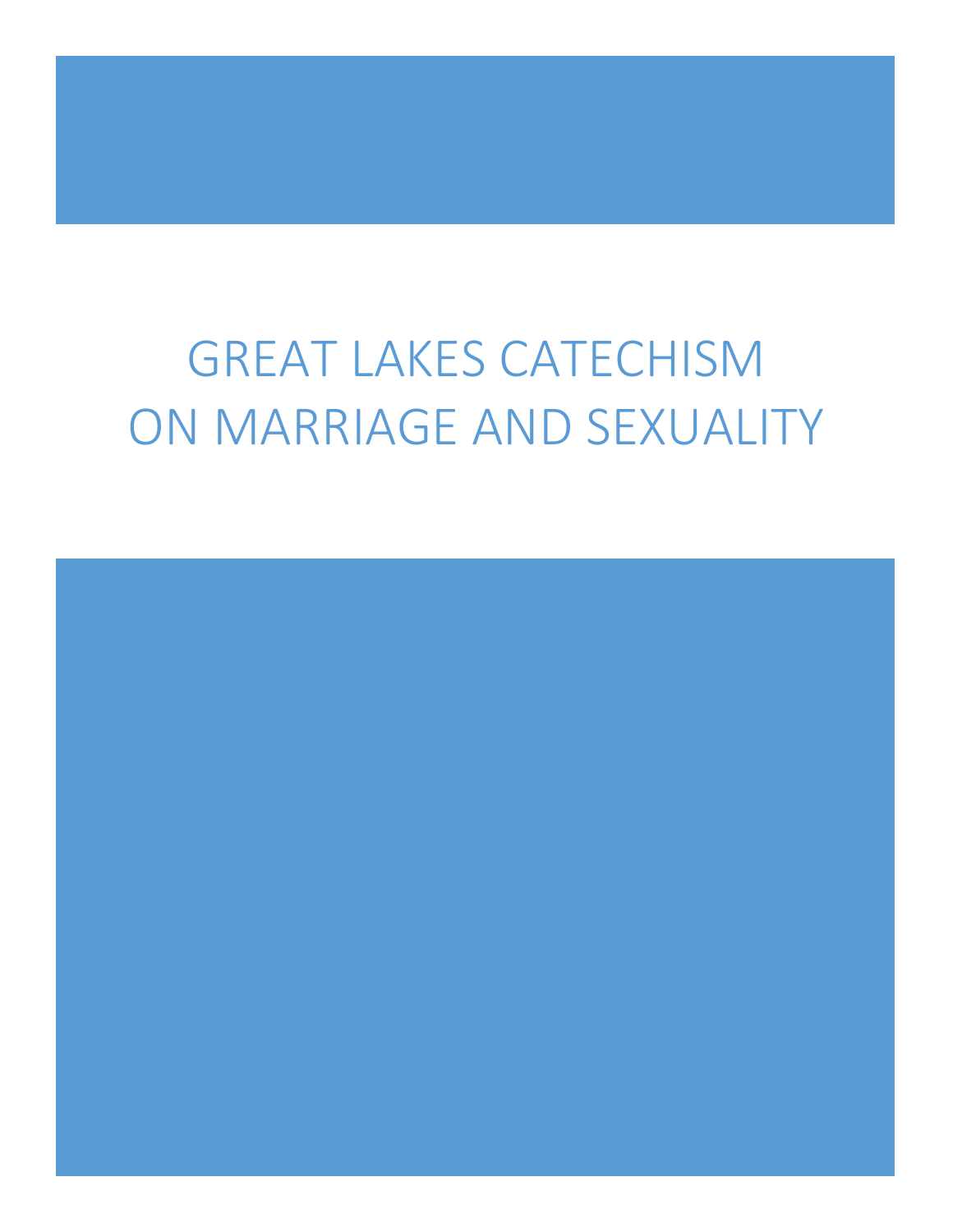## **1 Q: Is human sexuality a good thing or not?**

A: It is good! We see in Scripture that God created us male and female as part of the creation order,

that our sexuality is an inherent part of being human,

and that our sexuality is part of what God calls "very good" in the beginning.<sup>1</sup>

Moreover, God created man and woman as full partners,

together bearing God's image<sup>2</sup>

and together receiving God's blessing and call to

"Be fruitful and increase in number;

fill the earth, and subdue it.

rule over the fish in the sea and the birds in the sky

and over every living creature that lives on the ground."<sup>3</sup>

# **2 Q: But isn't the body or the "flesh" the root cause of our sin and temptation?**

A: Certainly not! Our sin problem is not ultimately a body or sex problem;

it is a heart problem—

we do not desire God as we should

and so we desire other things in a way we should not.<sup>4</sup>

# **3 Q: May we then look to our bodies and sexual desires to learn what is right?**

A: No. Our expressions of sexuality are distorted and twisted by sin.

Sin warps us in many ways,

including our desires, thoughts, and actions pertaining to our sexuality.

Because our sexuality is affected by the fall,

we should not act on our desires, inclinations, or thoughts without first testing them by what Scripture teaches is honorable, right, pure, and lovely.<sup>5</sup>

# **4 Q: So Scripture is the source from which we learn what it means to be a disciple of Jesus in our sexual lives?**

A: Yes. Scripture is the infallible rule for our lives.<sup>6</sup>

This means that we look to it to understand who God is and who we are called to be as God's people.

 $1$  Gen. 1:31

<sup>2</sup> Gen. 1:27

<sup>3</sup> Gen. 1:28

<sup>4</sup> Jer. 17:9; James 1:14-15

<sup>5</sup> Phil. 4:8

<sup>6</sup> Belgic Confession, art. 7.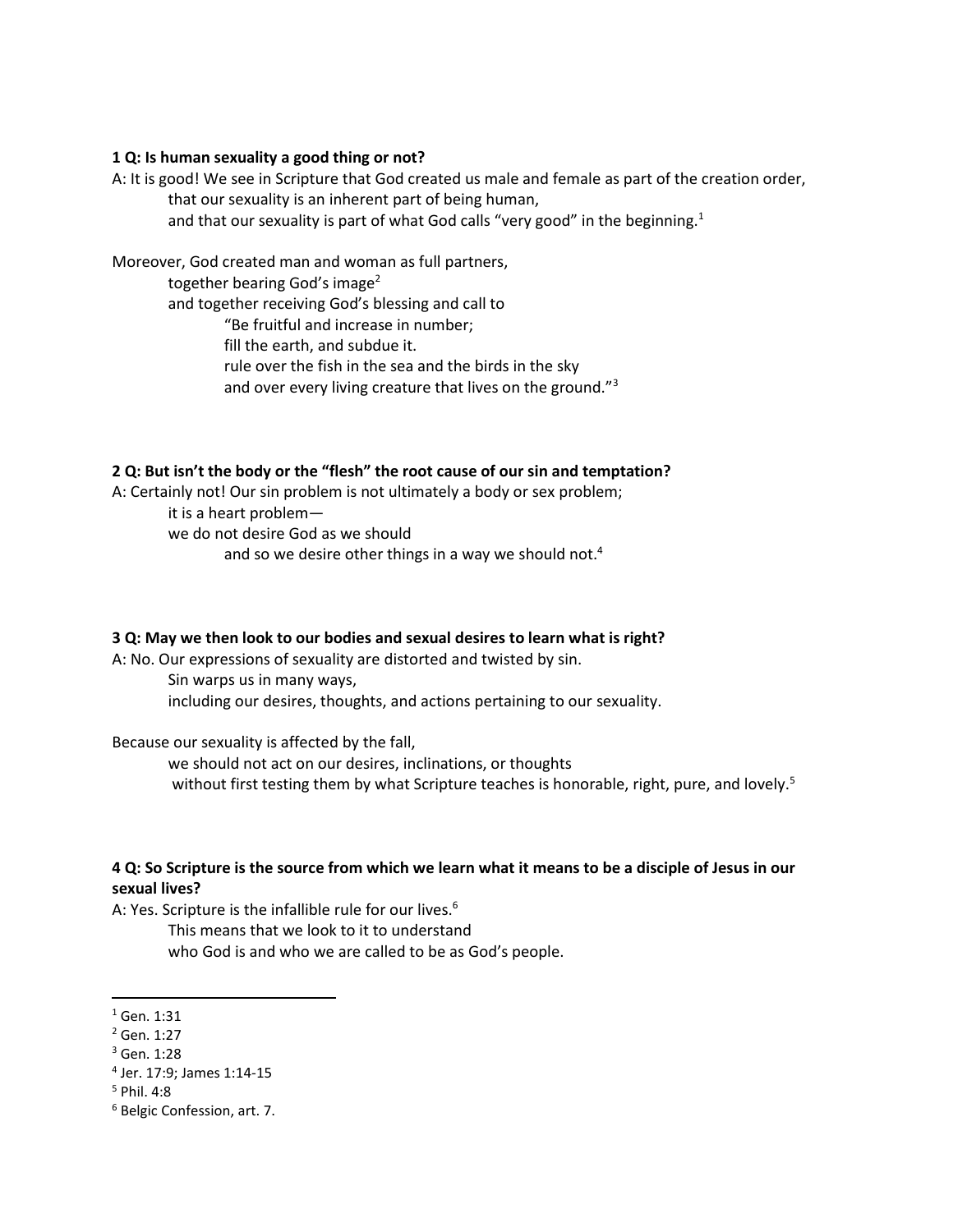In this world, we are called to test all teaching about marriage and sexuality by Scripture, and we must not put human writings, custom or tradition, the majority opinion, the thinking of our own time and place, or even past decisions of the church, above the truth of God, For God's truth is above everything.<sup>7</sup>

## **5 Q: Who should we consider our family?**

A: Though many may consider their biological family their first family,

Jesus teaches us that those who are his disciples,

who are united by one Lord and one baptism into God's covenant people, should be considered our primary family.

## **6 Q: Does this mean our earthly families are unimportant?**

A: No. In fact, Scripture teaches us that we are to honor our parents, $^8$ and that we should faithfully love our spouses and children.<sup>9</sup>

Nevertheless, we are called to seek first the kingdom of God.<sup>10</sup> God's mission and vocation must shape all my relationships. Though earthly families are good and a blessing, they may become an idol if we make them our ultimate priority or loyalty. All earthly loyalties and obligations, including those of family, must be subject to the lordship of Jesus.

## **7 Q: Since marriage and family are good, is it necessary to be married?**

A: No. During his earthly ministry,

Jesus showed us that true human fulfillment does not need to include marriage or sex. Yet, the life of Jesus most certainly included close, intimate relationships with those he called family.

<sup>7</sup> Belgic Confession, art. 7.

<sup>8</sup> Ex. 20:12; Eph. 6:1.

 $9$  Eph. 5:21-6:4

<sup>10</sup> Matt. 6:33; Matt. 12:46-50.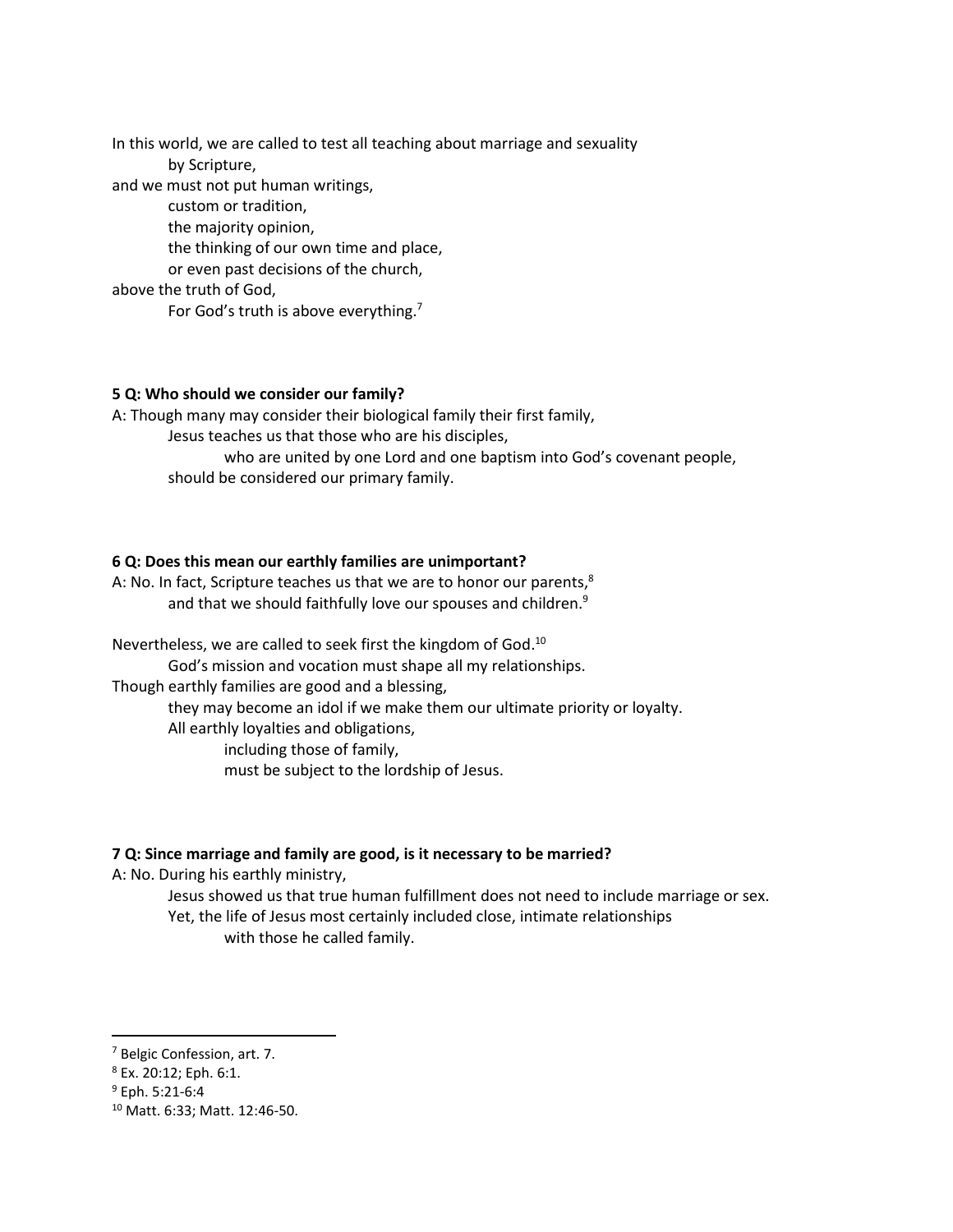## **8 Q: But why do many people in my church expect young adults to get married and raise a family?**

A: The goal for all Christians is not marriage,

but, whether married or single, to live decent and chaste lives. $11$ 

In the beginning, God blessed marriage and he calls many Christians to live out their discipleship in the context of marriage. Nevertheless, Christians sometimes idolize marriage and family and promote the unbiblical teaching that a person can only find fulfillment and happiness in the context of a marriage and family.

However, this expectation is contrary to Scripture, which teaches that many Christians will be unmarried, $^{12}$ whether through choice or circumstance, and that they live a true, fully human life, as our Savior did.

## **9 Q: How then should we view the single, celibate life?**

A: Singleness can serve as a sign and reminder to married people that our most basic calling is to seek first the kingdom of  $God<sup>13</sup>$ not our earthly families.

#### **10 Q: Why did God institute marriage between man and woman?**

A: Though many see marriage simply as

a path to personal fulfillment, happiness, or self-realization,

or a relationship that may be dissolved if they are dissatisfied,

Scripture teaches that God instituted marriage between a man and woman

as a sign of Christ and the church,<sup>15</sup>

as a state of mutual help for life's journey,<sup>16</sup>

as a relationship in which married Christians are sanctified, $17$ 

and in order to provide for the continuation of the human race<sup>18</sup>

 $\overline{a}$ 

In addition, the single person's life points us ahead to the life to come, when we will neither marry nor be given in marriage. $^{14}$ 

<sup>11</sup> Heidelberg Catechism, Q&A 108.

<sup>&</sup>lt;sup>12</sup> 1 Cor. 7:29-40.

<sup>13</sup> 1 Cor. 7:33-35; Matt. 6:33.

<sup>14</sup> Matt. 22:30

<sup>15</sup> Eph. 5:31-32

<sup>&</sup>lt;sup>16</sup> Gen. 2:18

<sup>17</sup> John 13:34; Gal. 5:13; Phil. 2:3; Eph. 5:21; 1 Pet. 5:5; 1 Cor. 7:4-5; Gal. 6:2; 1 Thess. 5:11.

<sup>18</sup> Gen. 1:28; Ps. 127:3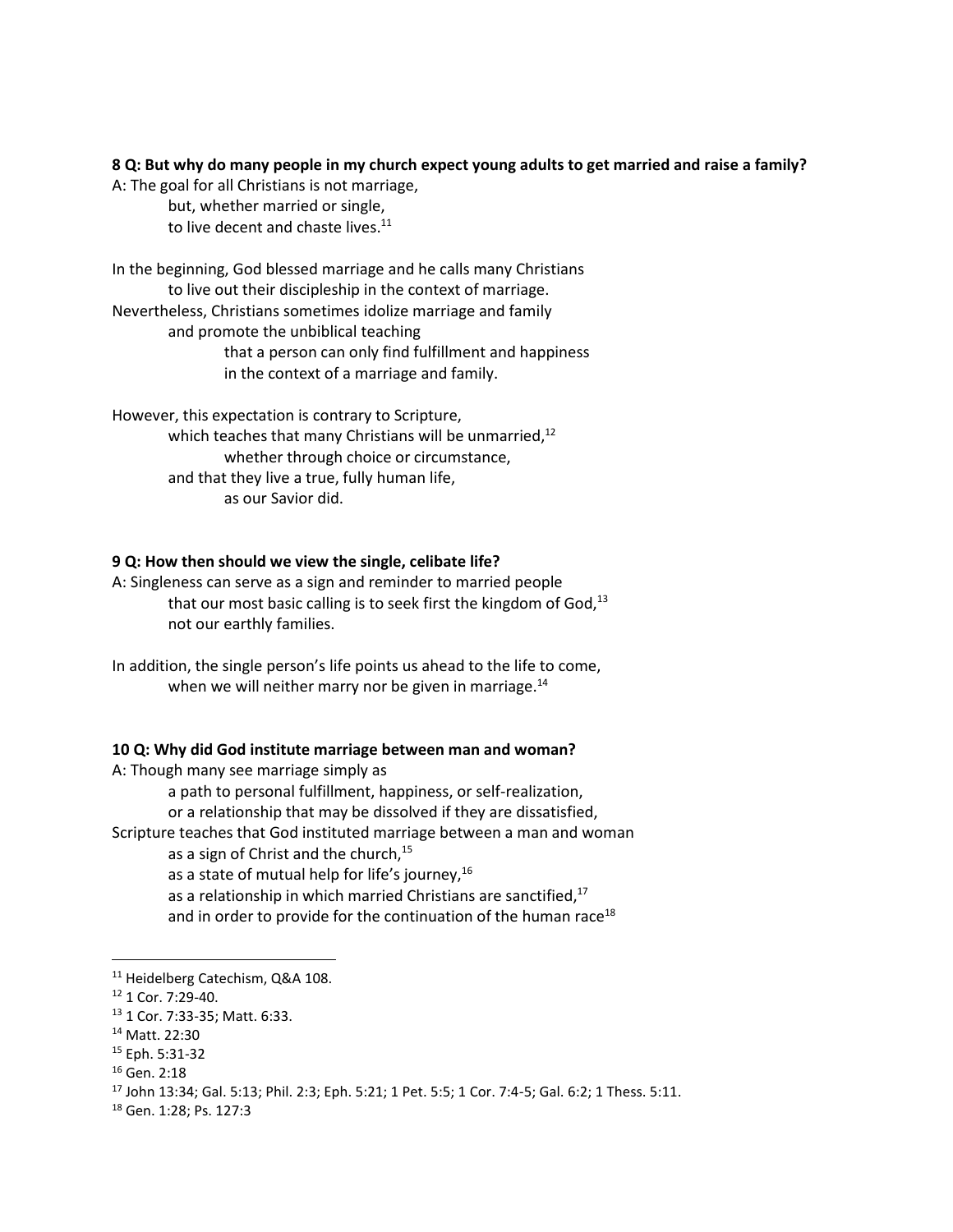and the raising of children into a life of faith in Jesus Christ.<sup>19</sup>

# **11 Q: Should we view the duties and obligations of marriage and family as a hindrance to the truly spiritual life?**

A: No. When properly understood, we see that

faithful devotion to one's spouse and faithful care of one's children are not merely 'earthly' or 'natural' matters but are in fact key elements of a faithful walk with Christ.<sup>20</sup>

Furthermore, the married person is a sign and reminder to single people that, just as a husband or wife has obligations to their spouse and family, so we all have obligations to the family of God.

## **12 Q: What is the meaning of sexual union?**

A: God created man and woman to be able to unite not only our bodies, but our very lives and selves as husband and wife.

In marriage, husbands and wives give themselves completely to one another, and the one-flesh sexual union embodies the fact that these two persons are no longer two, but one flesh.<sup>21</sup>

# **13 Q: But isn't sexual union just a physical act?**

A: No. It is certainly more than that.

In fact, when we reduce sex to a merely physical or biological act, we end up reducing other image-bearers of God to mere objects to be used.

We see this abuse and hatred of our neighbor all around us, $22$ 

in pornography, prostitution, rape, promiscuity, cohabitation apart from marriage, and sexual union outside of the covenant of marriage.

# **14 Q: How, then, should we understand sexual union?**

A: Sexual union is a part of the total giving of oneself body and soul, indeed one's whole self to one's spouse,

<sup>19</sup> Deut. 6:4-9

<sup>20</sup> Eph. 5:21-6:4

<sup>21</sup> Gen. 2:24; Matt. 19:5; Mark 10:7-8; 1 Cor. 6:16; Eph. 5:31

<sup>22</sup> Heidelberg Catechism, Q&A 5.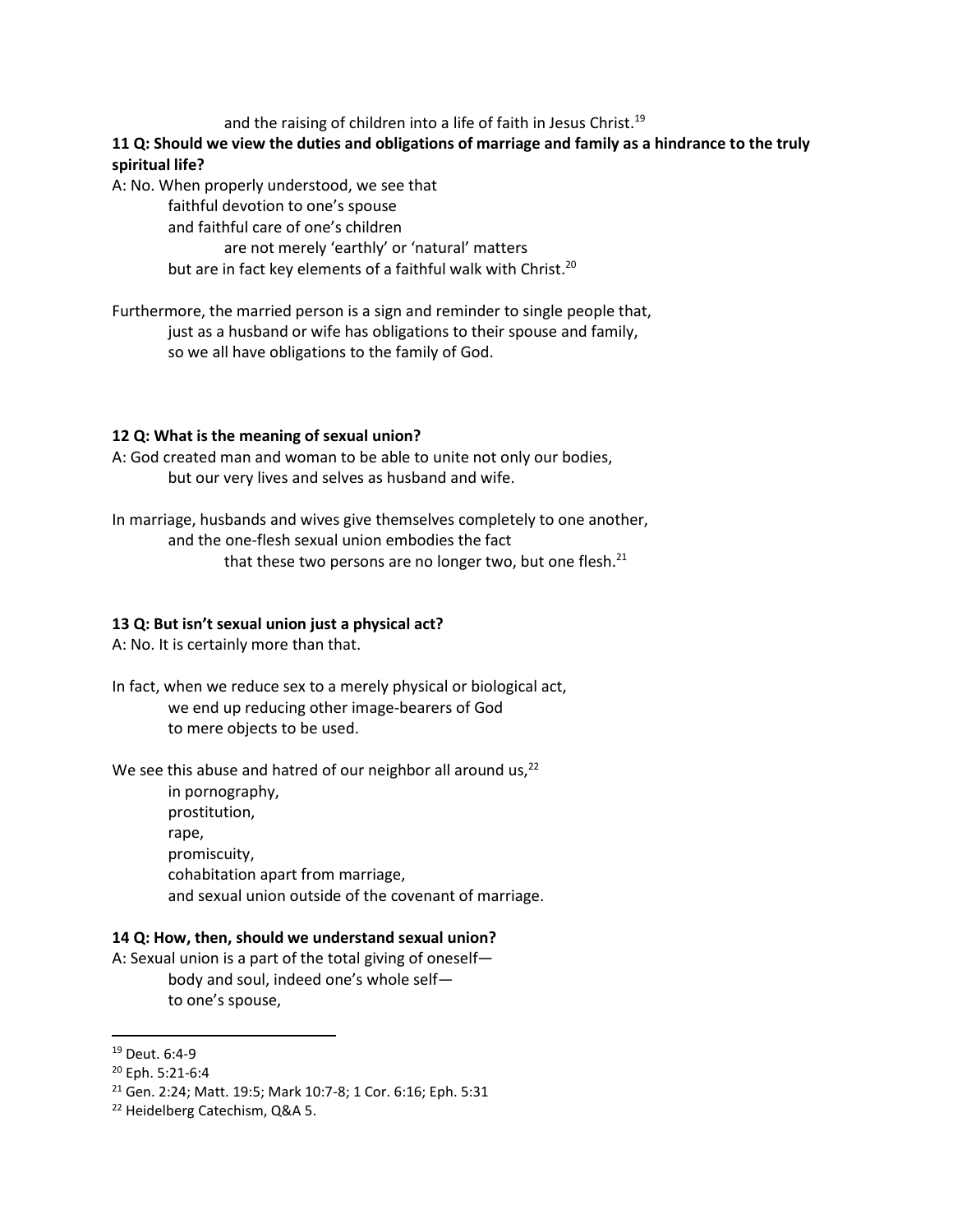just as God in Christ gave himself completely to his bride, the Church.<sup>23</sup> And just as God is a faithful God who gives himself to us in covenant,  $24$ so sexual union is a covenantal act that commits one to faithful, lifelong love to one's spouse.<sup>25</sup>

Sexual union is also meant to be a free act, entered into without coercion, but freely and graciously, as God in Christ freely and graciously loves us.<sup>26</sup>

And finally, God created husband and wife so that they fruitfully participate in the miracle of new life. $27$ Just as God's life and creativity brought us forth,<sup>28</sup> so children are not to be seen as a nuisance or impediment to the marriage relationship but as gifts of God,<sup>29</sup> disciples to be raised in the training and instruction of the Lord.<sup>30</sup>

#### **15 Q: Does Scripture limit marriage and sexual union to a husband and wife?**

A: Scripture consistently teaches that the difference between a woman and man in marriage is essential to properly represent, symbolically, Christ and the church, to the one-flesh act of sexual union and one-flesh relationship of covenantal marriage, and for the bringing of children into the world.

In Scripture, bodies matter.

We are saved by the body of Christ, broken for us, and his blood, shed for our sins. Without Christ's body, we cannot be saved.

Furthermore, in the sacraments, we see that the material elements matter. God does not merely give us grace through invisible means but gives us visible signs and seals, which are not empty and hollow signs but which have their truth in Jesus Christ,

without whom they would be nothing.<sup>31</sup>

 $\overline{\phantom{a}}$ 

<sup>23</sup> Phil. 2:5-8;

<sup>24</sup> Ex. 34:6-7.

<sup>25</sup> Mal. 2:16.

<sup>26</sup> Rom. 8:32.

<sup>27</sup> Gen. 1:28; Ps. 139:13-14

<sup>28</sup> Gen. 2:4-7, 18-22; Job 10:8-9.

<sup>29</sup> Ps. 127:3-5; Gen. 21:1; Gen. 30:22; 1 Sam. 1:19; Ps. 139:13-14

<sup>30</sup> Eph. 6:1-4; Deut. 6:4-9.

<sup>&</sup>lt;sup>31</sup> Belgic Confession, art. 33.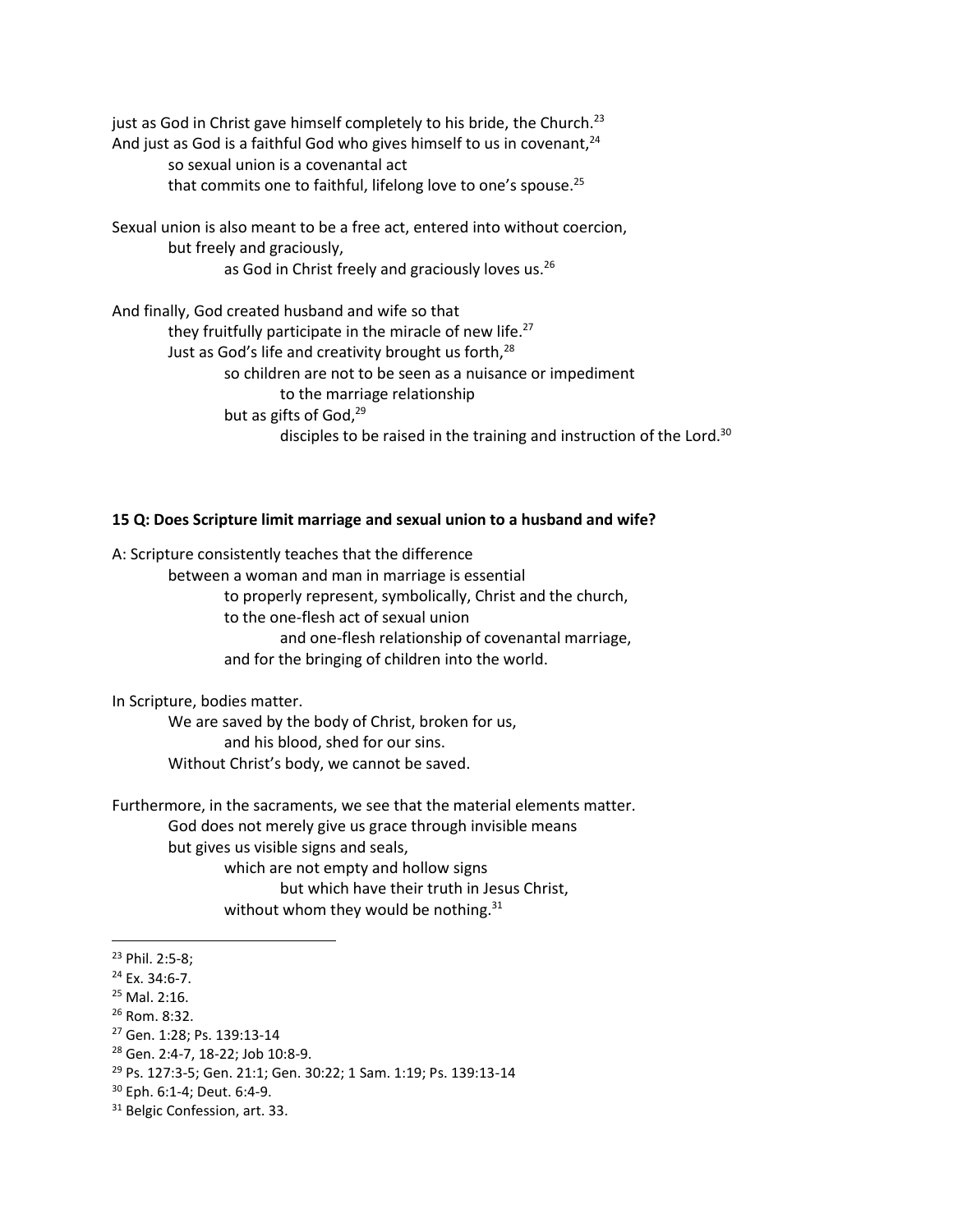In a similar way, bodies matter in marriage,

which is defined in part by the sexual difference

of male and female, who together—body and soul—bear the image of God and symbolize Christ and the church.

Thus, marriage is not defined merely by the will or desire of any individual

but by the recognition that our Creator and Redeemer God has instituted marriage to take a certain form, with certain kinds of bodies:

"A man leaves his father and mother

and is united to his wife,

and they become one flesh."<sup>32</sup>

#### **16 Q: Does Scripture really condemn all same-sex sexual activity?**

A: Yes. Scripture consistently and categorically

condemns sexual activity between persons of the same sex as immoral.

Genesis 1-2 presents the male-female relationship as God's design for marriage. The Torah given by God to Israel teaches that same-sex sexual activity is wrong.<sup>33</sup> Jesus re-affirms the teaching of Genesis on marriage,

that marriage is between a man and woman. $34$ 

The early church condemns same-sex sexual activity

when they condemn "sexual immorality,"

a term that points back to Leviticus 18 and encompasses all forms of sexual sin, $35$ 

and the New Testament writers re-affirm the sexual ethics of Torah, including specific condemnations of incest, adultery, and same-sex sexual activity.<sup>36</sup>

**17 Q: Does the Bible especially condemn same-sex sexual activity above other sins, sexual or otherwise?** 

A: No. Scripture never singles out same-sex sexual activity as a worse sin than others.

## **18 Q: What should characterize our attitudes and actions toward those who are same-sex attracted, whether inside or outside the church?**

We must first remember that there is a difference between being same-sex attracted, and acting sexually on that attraction.

Just as there is a difference between being attracted to people of the opposite sex, And acting sexually on that attraction.

 $\overline{\phantom{a}}$ 

<sup>32</sup> Gen. 2:24

<sup>33</sup> Lev. 18:22

<sup>34</sup> Matt. 19:1-10

<sup>35</sup> Acts 15:19-20

<sup>36</sup> 1 Cor. 5:1-2; 1 Cor. 6:9-20; 1 Tim. 1:10